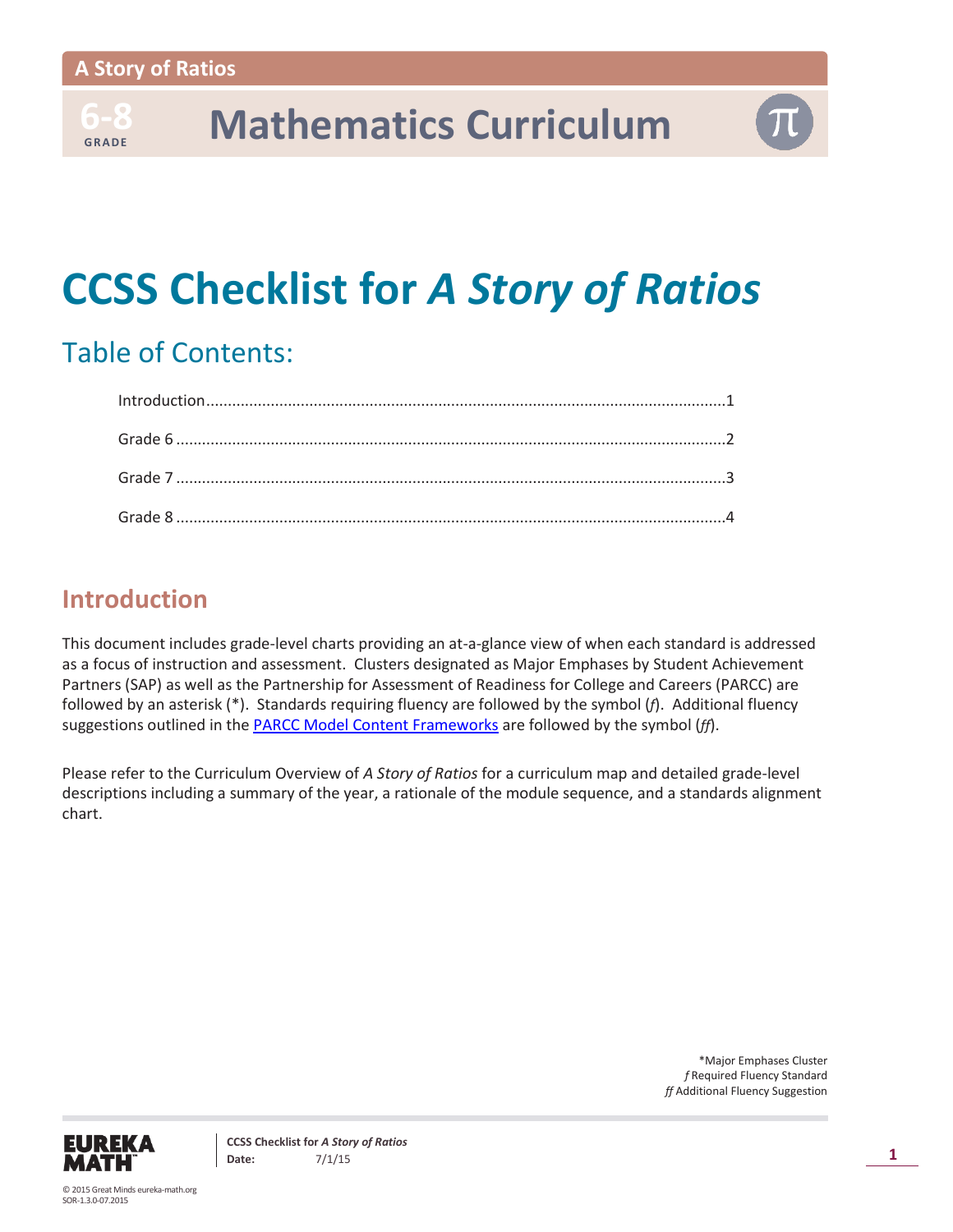| <b>CCSS</b>    |                         | <b>GRADE 6 MODULES</b>  |                         |                         |                         |                                               |                         |  |
|----------------|-------------------------|-------------------------|-------------------------|-------------------------|-------------------------|-----------------------------------------------|-------------------------|--|
|                |                         | $\mathbf{1}$            | $\overline{2}$          | $\overline{\mathbf{3}}$ | $\overline{\mathbf{4}}$ | 5 <sub>1</sub>                                | $\boldsymbol{6}$        |  |
|                | $\mathbf 1$             | $\pmb{\mathsf{X}}$      |                         |                         |                         |                                               |                         |  |
| $6.$ RP. $A^*$ | $\overline{2}$          | $\overline{\textbf{X}}$ |                         |                         |                         |                                               |                         |  |
|                | 3a                      | $\overline{\textbf{X}}$ |                         |                         |                         |                                               |                         |  |
|                | 3 <sub>b</sub>          | $\overline{\textbf{X}}$ |                         |                         |                         |                                               |                         |  |
|                | 3c                      | $\overline{\textbf{X}}$ |                         |                         |                         |                                               |                         |  |
|                | 3d                      | $\overline{\textbf{X}}$ |                         |                         |                         |                                               |                         |  |
| $6.NS.A*$      | $1/f$                   |                         | $\pmb{\mathsf{X}}$      |                         |                         |                                               |                         |  |
|                | 2f                      |                         | $\pmb{\mathsf{X}}$      |                         |                         |                                               |                         |  |
| <b>6.NS.B</b>  | 3f                      |                         | $\overline{\mathbf{X}}$ |                         |                         |                                               |                         |  |
|                | $\overline{\mathbf{4}}$ |                         | $\overline{\textbf{X}}$ |                         |                         |                                               |                         |  |
|                | $\overline{\mathbf{5}}$ |                         |                         | $\pmb{\mathsf{X}}$      |                         |                                               |                         |  |
|                | 6a                      |                         |                         | $\overline{\textbf{X}}$ |                         |                                               |                         |  |
|                | 6 <sub>b</sub>          |                         |                         | $\overline{\textbf{X}}$ |                         |                                               |                         |  |
|                | 6c                      |                         |                         | $\overline{\textbf{X}}$ |                         |                                               |                         |  |
| $6.NS.C*$      | 7a                      |                         |                         | $\overline{\mathbf{X}}$ |                         |                                               |                         |  |
|                | 7 <sub>b</sub>          |                         |                         | $\pmb{\mathsf{X}}$      |                         |                                               |                         |  |
|                | 7c                      |                         |                         | $\pmb{\mathsf{X}}$      |                         |                                               |                         |  |
|                | 7d                      |                         |                         | $\pmb{\mathsf{X}}$      |                         |                                               |                         |  |
|                | $\overline{\mathbf{8}}$ |                         |                         | $\overline{\textbf{X}}$ |                         |                                               |                         |  |
|                | $\mathbf{1}$            |                         |                         |                         | $\pmb{\mathsf{X}}$      |                                               |                         |  |
|                | 2a                      |                         |                         |                         | $\overline{\mathbf{X}}$ |                                               |                         |  |
|                | 2 <sub>b</sub>          |                         |                         |                         | $\overline{\mathbf{X}}$ |                                               |                         |  |
| $6.EE.A*$      | 2c                      |                         |                         |                         | $\overline{\mathbf{X}}$ |                                               |                         |  |
|                | $\overline{\mathbf{3}}$ |                         |                         |                         | $\pmb{\mathsf{X}}$      |                                               |                         |  |
|                | $\overline{\mathbf{a}}$ |                         |                         |                         | $\overline{\textbf{X}}$ |                                               |                         |  |
|                | 5                       |                         |                         |                         | $\overline{\textbf{X}}$ |                                               |                         |  |
|                | $\boldsymbol{6}$        |                         |                         |                         | $\pmb{\mathsf{X}}$      |                                               |                         |  |
| $6.EE.B*$      | $\overline{\mathbf{z}}$ |                         |                         |                         | $\pmb{\mathsf{X}}$      |                                               |                         |  |
|                | ${\bf 8}$               |                         |                         |                         | $\overline{\textbf{X}}$ |                                               |                         |  |
| $6.EE.C*$      | $\overline{9}$          |                         |                         |                         | $\overline{\textbf{X}}$ |                                               |                         |  |
|                | $\mathbf 1$             |                         |                         |                         |                         |                                               |                         |  |
|                | $\overline{2}$          |                         |                         |                         |                         | $\pmb{\mathsf{X}}$<br>$\overline{\textbf{X}}$ |                         |  |
| 6.G.A          | $\overline{\mathbf{3}}$ |                         |                         |                         |                         |                                               |                         |  |
| <b>6.SP.A</b>  | $\overline{\mathbf{4}}$ |                         |                         |                         |                         | $\mathsf{X}$<br>$\overline{\textbf{X}}$       |                         |  |
|                |                         |                         |                         |                         |                         |                                               |                         |  |
|                | $\overline{\mathbf{1}}$ |                         |                         |                         |                         |                                               | $\overline{\mathbf{X}}$ |  |
|                | $\overline{2}$          |                         |                         |                         |                         |                                               | $\overline{\mathbf{X}}$ |  |
|                | $\overline{\mathbf{3}}$ |                         |                         |                         |                         |                                               | $\overline{\mathbf{X}}$ |  |
|                | $\overline{4}$          |                         |                         |                         |                         |                                               | $\overline{\mathbf{X}}$ |  |
| 6.SP.B         | 5a                      |                         |                         |                         |                         |                                               | $\overline{\mathbf{X}}$ |  |
|                | 5 <sub>b</sub>          |                         |                         |                         |                         |                                               | $\overline{\mathbf{X}}$ |  |
|                | 5c                      |                         |                         |                         |                         |                                               | $\overline{\mathbf{X}}$ |  |
|                | 5d                      |                         |                         |                         |                         |                                               | $\overline{\mathbf{X}}$ |  |

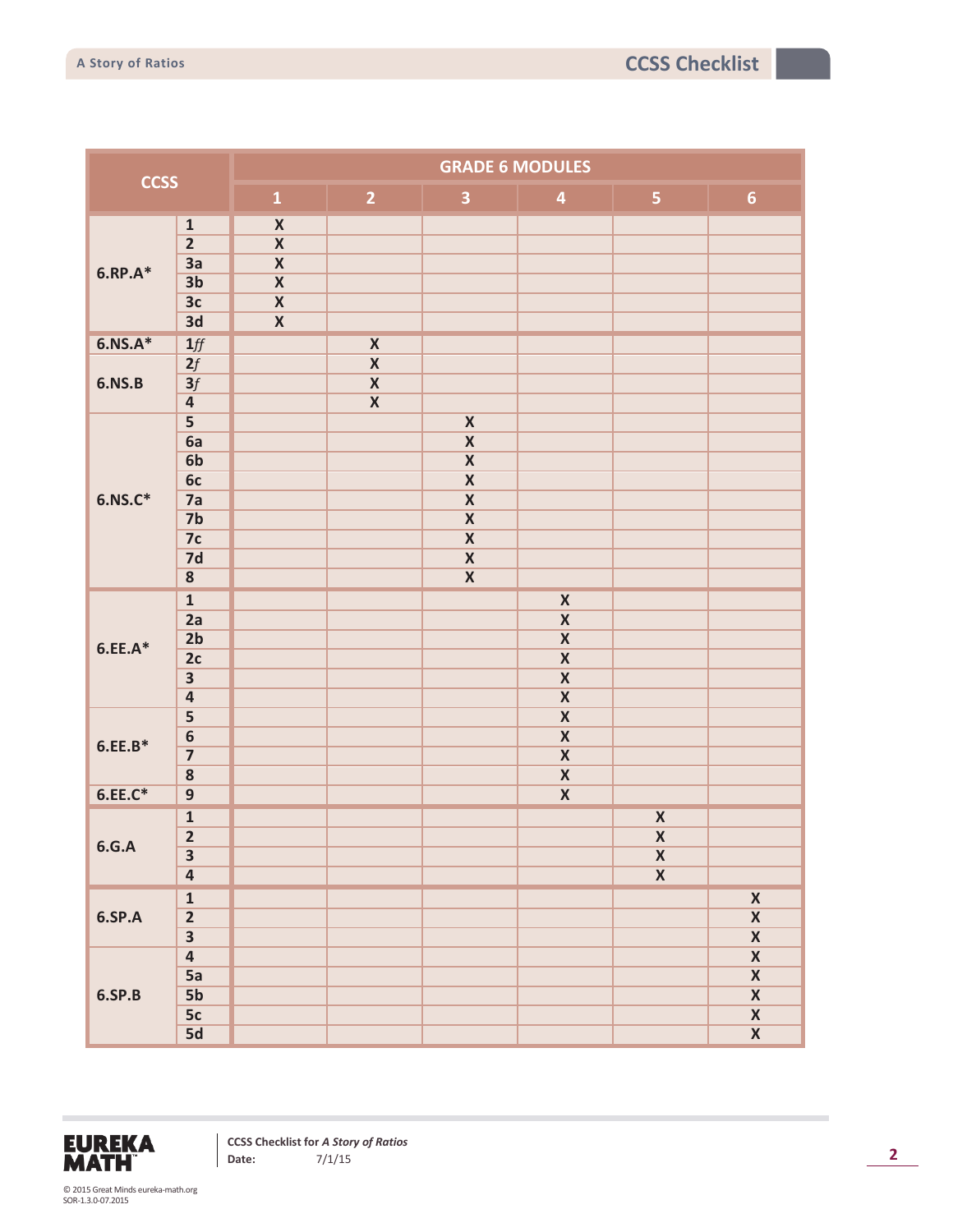| <b>CCSS</b>   |                         | <b>GRADE 7 MODULES</b>  |                         |                         |                         |                         |                         |  |  |
|---------------|-------------------------|-------------------------|-------------------------|-------------------------|-------------------------|-------------------------|-------------------------|--|--|
|               |                         | $\mathbf{1}$            | $\overline{2}$          | $\overline{\mathbf{3}}$ | $\overline{\mathbf{4}}$ | $\overline{\mathbf{5}}$ | $6\phantom{a}$          |  |  |
| 7.RP.A*       | $\overline{\mathbf{1}}$ | $\overline{\mathbf{X}}$ |                         |                         | $\overline{\textbf{X}}$ |                         |                         |  |  |
|               | 2a                      | $\overline{\textbf{X}}$ |                         |                         | $\overline{\textbf{X}}$ |                         |                         |  |  |
|               | 2 <sub>b</sub>          | $\overline{\textbf{X}}$ |                         |                         | $\overline{\mathbf{X}}$ |                         |                         |  |  |
|               | 2c                      | $\overline{\textbf{X}}$ |                         |                         | $\overline{\mathbf{X}}$ |                         |                         |  |  |
|               | 2d                      | $\overline{\textbf{X}}$ |                         |                         | $\overline{\textbf{X}}$ |                         |                         |  |  |
|               | $\overline{\mathbf{3}}$ | $\overline{\textbf{X}}$ |                         |                         | $\overline{\mathbf{X}}$ |                         |                         |  |  |
|               | 1aff                    |                         | $\overline{\textbf{X}}$ |                         |                         |                         |                         |  |  |
|               | 1 <sub>bf</sub>         |                         | $\overline{\mathbf{X}}$ |                         |                         |                         |                         |  |  |
|               | 1cff                    |                         | $\overline{\mathbf{X}}$ |                         |                         |                         |                         |  |  |
|               | 1 dff                   |                         | $\overline{\textbf{X}}$ |                         |                         |                         |                         |  |  |
| $7.NS.A*$     | 2aff                    |                         | $\overline{\textbf{X}}$ |                         |                         |                         |                         |  |  |
|               | 2 <sub>bf</sub>         |                         | $\overline{\textbf{X}}$ |                         |                         |                         |                         |  |  |
|               | 2cff                    |                         | $\overline{\mathbf{X}}$ |                         |                         |                         |                         |  |  |
|               | 2dff                    |                         | $\overline{\mathbf{X}}$ |                         |                         |                         |                         |  |  |
|               | $\overline{\mathbf{3}}$ |                         | $\overline{\mathbf{X}}$ |                         |                         |                         |                         |  |  |
| $7.EE.A*$     | $\overline{\mathbf{1}}$ |                         |                         | $\overline{\textbf{X}}$ |                         |                         |                         |  |  |
|               | $\overline{2}$          |                         | $\overline{\mathbf{X}}$ | $\overline{\mathbf{X}}$ |                         |                         |                         |  |  |
|               | 3/f                     |                         |                         | $\overline{\textbf{X}}$ | $\overline{\textbf{X}}$ |                         |                         |  |  |
| $7.EE.B*$     | 4af                     | $\overline{\textbf{X}}$ | $\overline{\textbf{X}}$ | $\overline{\textbf{X}}$ |                         |                         |                         |  |  |
|               | 4bff                    |                         |                         | $\overline{\textbf{X}}$ |                         |                         |                         |  |  |
|               | $\mathbf{1}$            | $\overline{\textbf{X}}$ |                         |                         | $\overline{\textbf{X}}$ |                         |                         |  |  |
| 7.G.A         | $\overline{2}$          |                         |                         |                         |                         |                         | $\overline{\textbf{X}}$ |  |  |
|               | $\overline{\mathbf{3}}$ |                         |                         |                         |                         |                         | $\overline{\mathbf{x}}$ |  |  |
|               | $\overline{4}$          |                         |                         | $\overline{\mathbf{X}}$ |                         |                         |                         |  |  |
| 7.G.B         | $\overline{\mathbf{5}}$ |                         |                         | $\overline{\mathbf{X}}$ |                         |                         | $\overline{\mathbf{X}}$ |  |  |
|               | $6\overline{}$          |                         |                         | $\overline{\textbf{X}}$ |                         |                         | $\overline{\textbf{X}}$ |  |  |
|               | $\overline{\mathbf{1}}$ |                         |                         |                         |                         | $\overline{\textbf{X}}$ |                         |  |  |
| <b>7.SP.A</b> | $\overline{2}$          |                         |                         |                         |                         | $\overline{\textbf{X}}$ |                         |  |  |
| <b>7.SP.B</b> | $\overline{\mathbf{3}}$ |                         |                         |                         |                         | $\overline{\mathbf{X}}$ |                         |  |  |
|               | $\overline{4}$          |                         |                         |                         |                         | $\overline{\mathbf{X}}$ |                         |  |  |
| <b>7.SP.C</b> | $\overline{\mathbf{5}}$ |                         |                         |                         |                         | $\overline{\mathbf{X}}$ |                         |  |  |
|               | $\overline{6}$          |                         |                         |                         |                         | $\overline{\mathbf{X}}$ |                         |  |  |
|               | 7a                      |                         |                         |                         |                         | $\overline{\textbf{X}}$ |                         |  |  |
|               | 7 <sub>b</sub>          |                         |                         |                         |                         | $\overline{\mathbf{X}}$ |                         |  |  |
|               | 8a                      |                         |                         |                         |                         | $\overline{\textbf{X}}$ |                         |  |  |
|               | 8 <sub>b</sub>          |                         |                         |                         |                         | $\overline{\mathbf{X}}$ |                         |  |  |
|               | 8c                      |                         |                         |                         |                         | $\overline{\mathbf{x}}$ |                         |  |  |